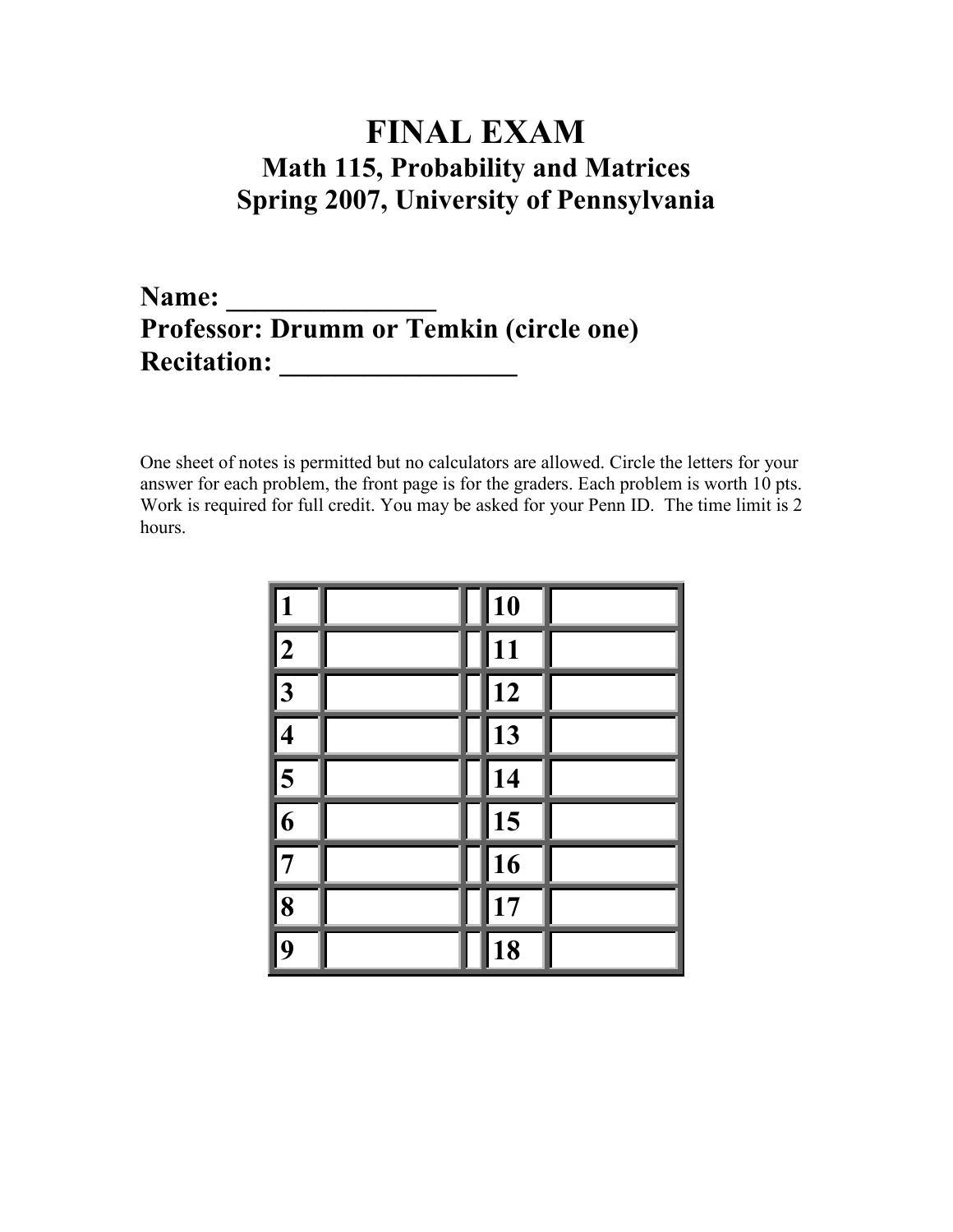Name:

1. Find the  $z$ -coordinate of the point at which the plane tangent to the surface  $z = x\sqrt{y}$  at the point  $(3, 4, 6)$  intersects the z-axis.

|      | a. $-3$ | e. 1 |  |
|------|---------|------|--|
|      | $b. -2$ | f. 2 |  |
|      | c. $-1$ | g. 3 |  |
| d. 0 |         | h. 4 |  |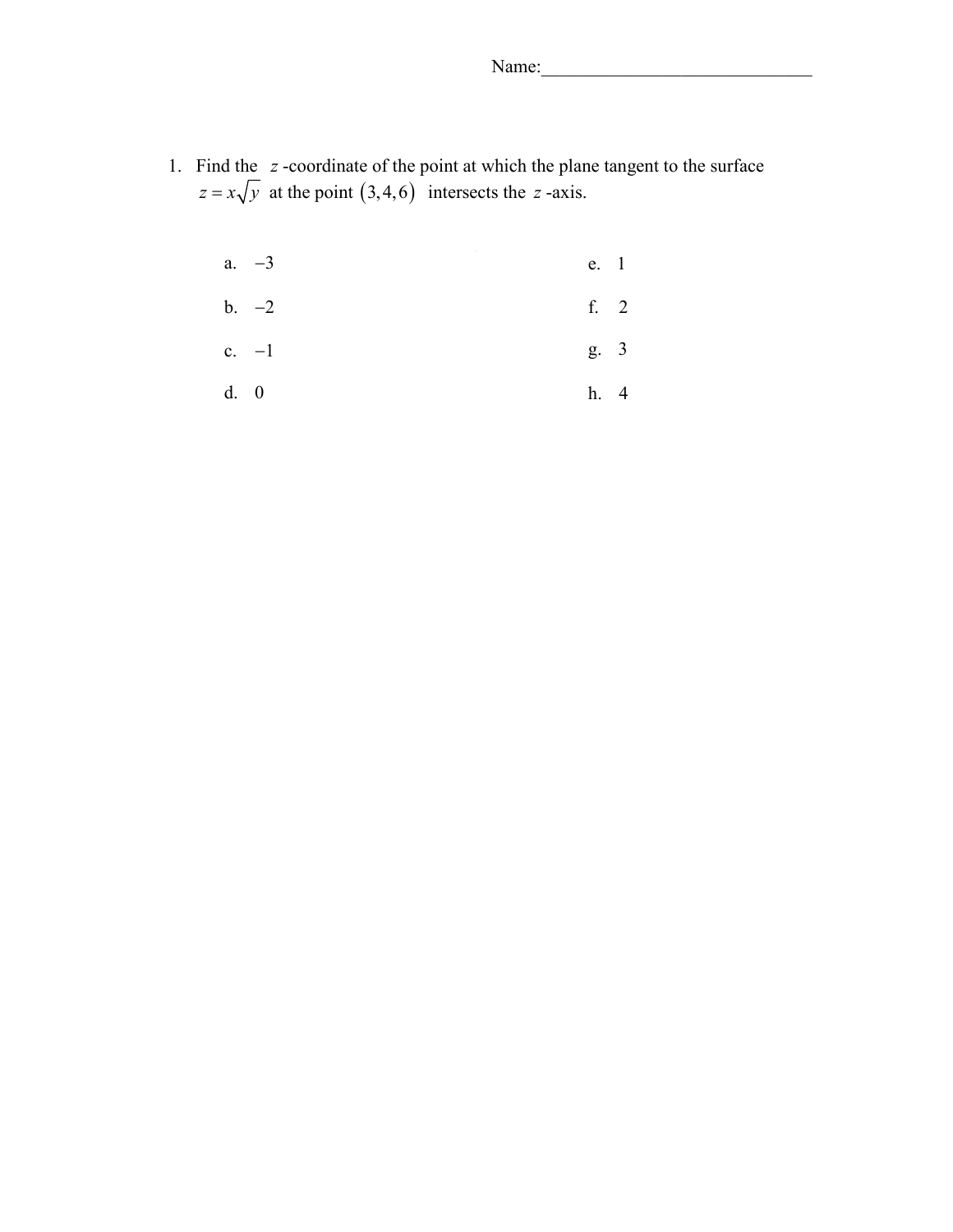2. A function  $h(x, y)$  satisfies the following conditions:  $h_x(0, 0) = 2$  and  $h_y(0,0) = 3$ . Given that  $f(t) = h(e^t - 1, \cos(t) - 1)$ , find the value of  $(0)$ 0 0 t  $f'(0) = \frac{df}{dt}$  $dt\big|_{t=}$  $' (0) = \frac{dy}{dx}$ . a.  $-3$ b. −2 c. −1 e. 1 f. 2 g. 4

$$
d. \quad 0 \qquad \qquad h. \quad 5
$$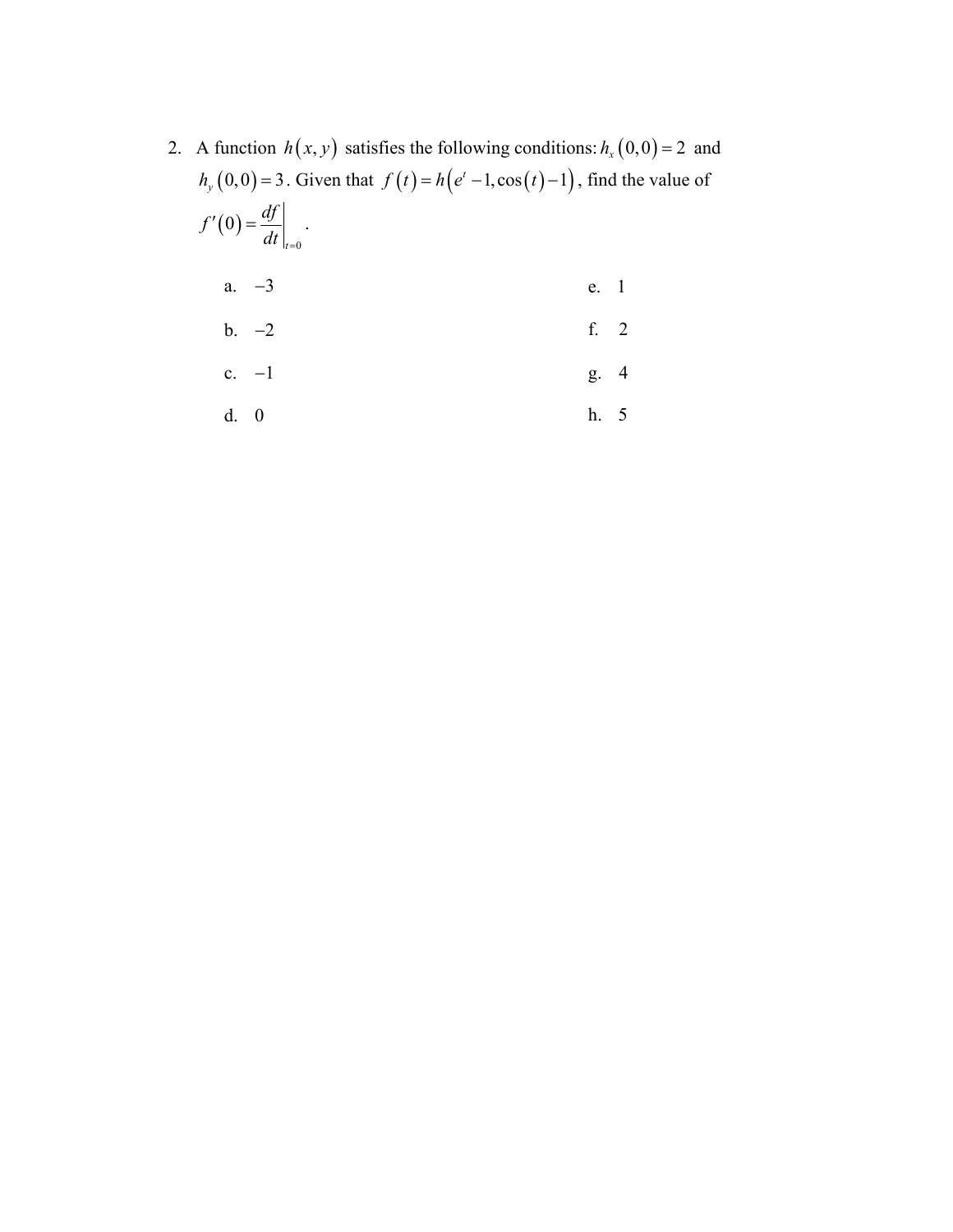3. Evaluate  $\int e^{\sqrt{x}}$  $\iint_R e^{\sqrt{x}} dx dy$ , where R is the region bounded by  $x = 1$ ,  $x = 4$ ,  $y = 0$  and  $y=\frac{1}{\sqrt{2}}$ x  $=\frac{1}{\sqrt{2}}$ . a.  $2\sqrt{e}$ b.  $\frac{1}{2}(\sqrt{e}-e)$ 2  $e - e$ c.  $2\sqrt{e}$ d.  $\frac{1}{2} (e^2 - e)$  $e^2 - e$ e.  $\frac{1}{2}(\sqrt{e}-e)$ 2  $e - e$ f.  $e^2 - e$ g.  $2(e^2-e)$ h.  $2e^2$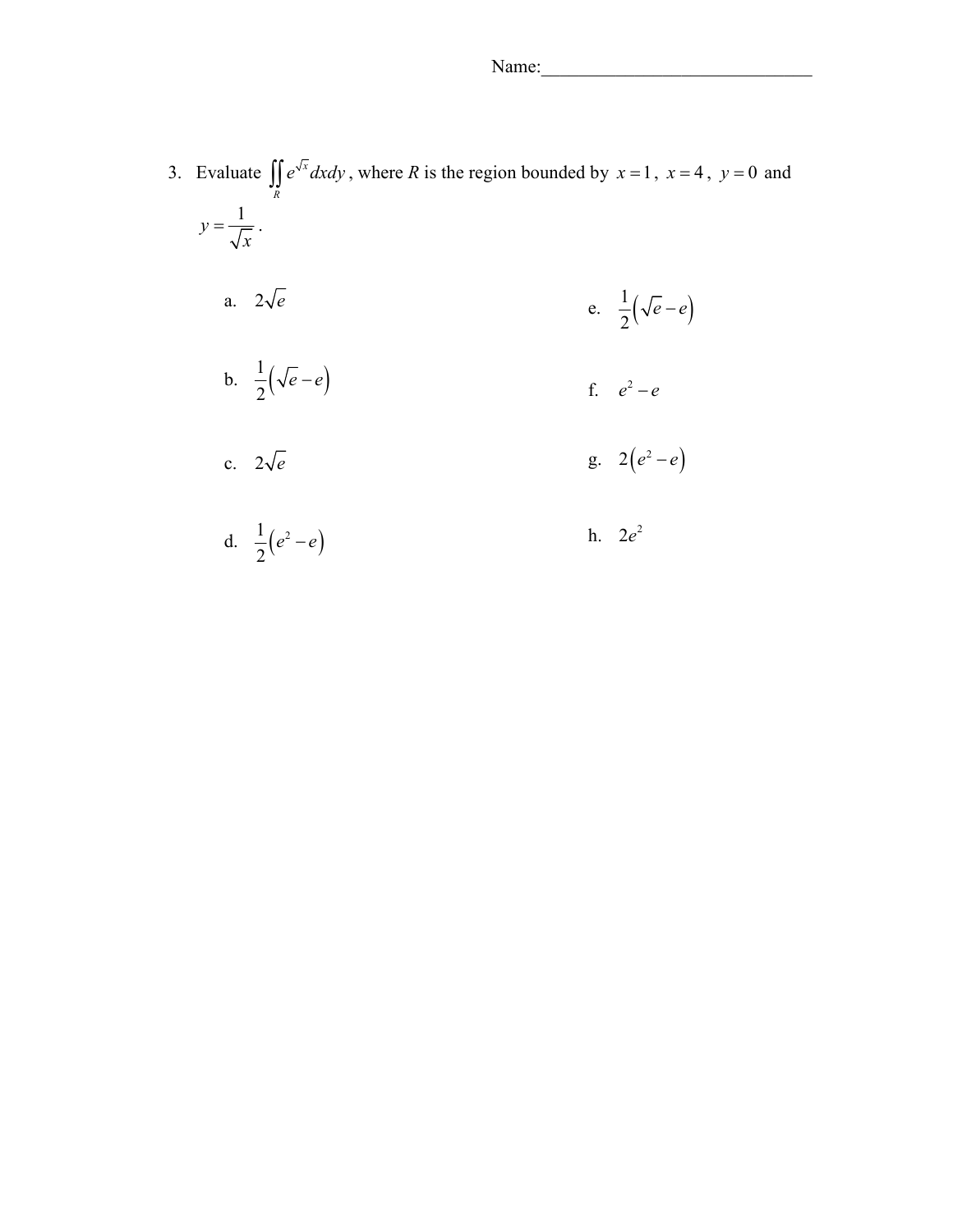4. A watch manufacturer can produce  $P(x, y) = 50x^{0.4}y^{0.6}$  watches, where x is the units of labor and  $y$  is the units of capital. Assuming a maximum exists, how many units of labor and capital should be used, i.e. what  $(x, y)$ , should be used to maximize the number of watches, with the constraint that there is a budget of \$20,000 where each unit of labor costs \$100 and each unit of capital costs \$200, i.e. the constraint is  $100x + 200y = 20,000$ .

|  | a. $(80, 60)$ |  | e. $(40, 40)$ |  |
|--|---------------|--|---------------|--|
|--|---------------|--|---------------|--|

b. (80,80) f. (40,80)

c. 
$$
(60,80)
$$
 g.  $(0,100)$ 

d. 
$$
(80,40)
$$
 h.  $(200,0)$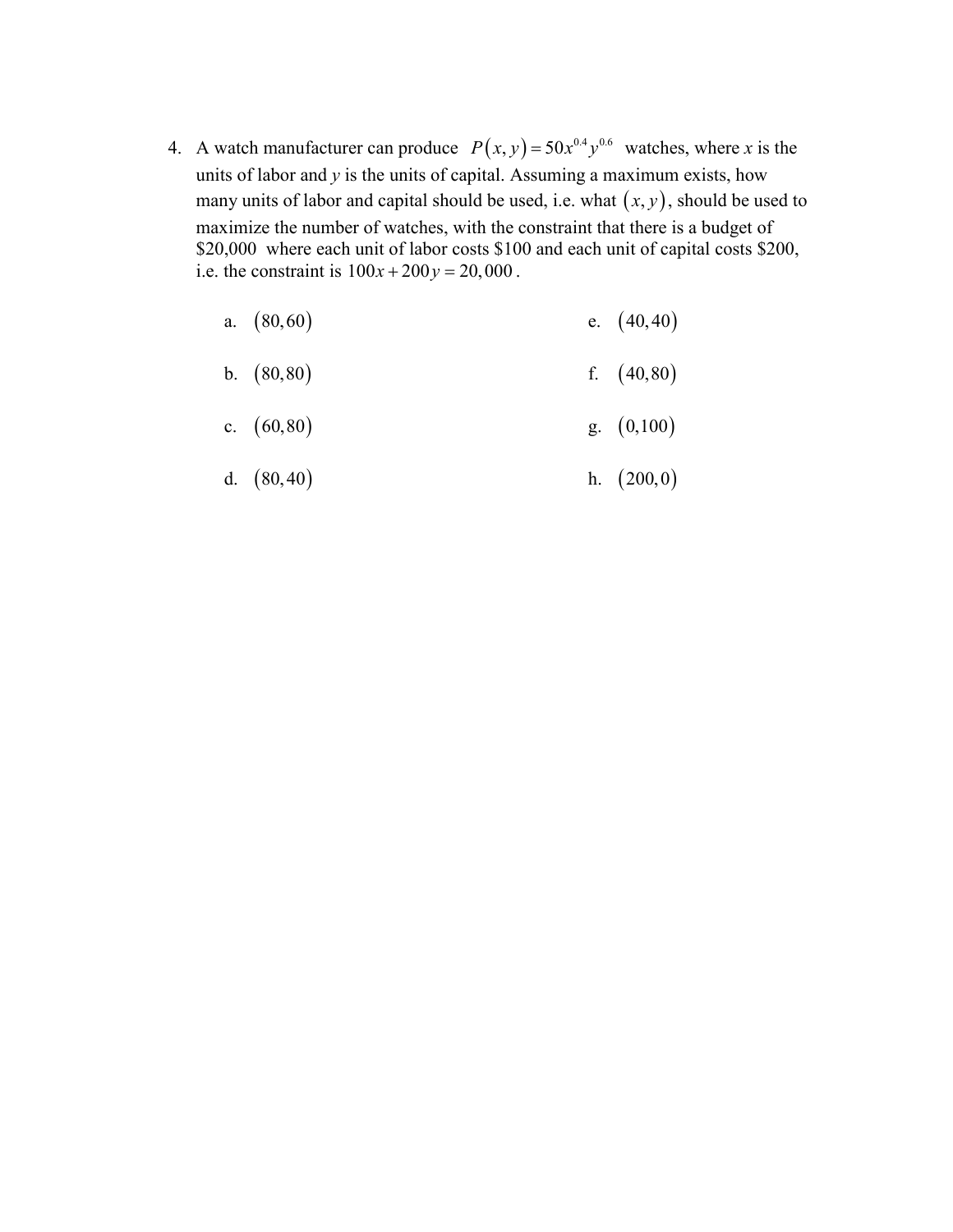- 5. For the function  $f(x, y) = (x^2 + y^2)e^{-x}$ , find the one true statement about the critical points.
	- a. There are no critical points
	- b. A local max occurs at  $(0, 2)$
	- c. A local min occurs at  $(0, 2)$ .
	- d. A saddle occurs at  $(0, 2)$
- e. A local max occurs at  $(0,0)$ .
- f. A saddle occurs at  $(0,0)$ .
- g. A local min occurs at  $(2,0)$ .
- h. A saddle occurs at  $(2,0)$ .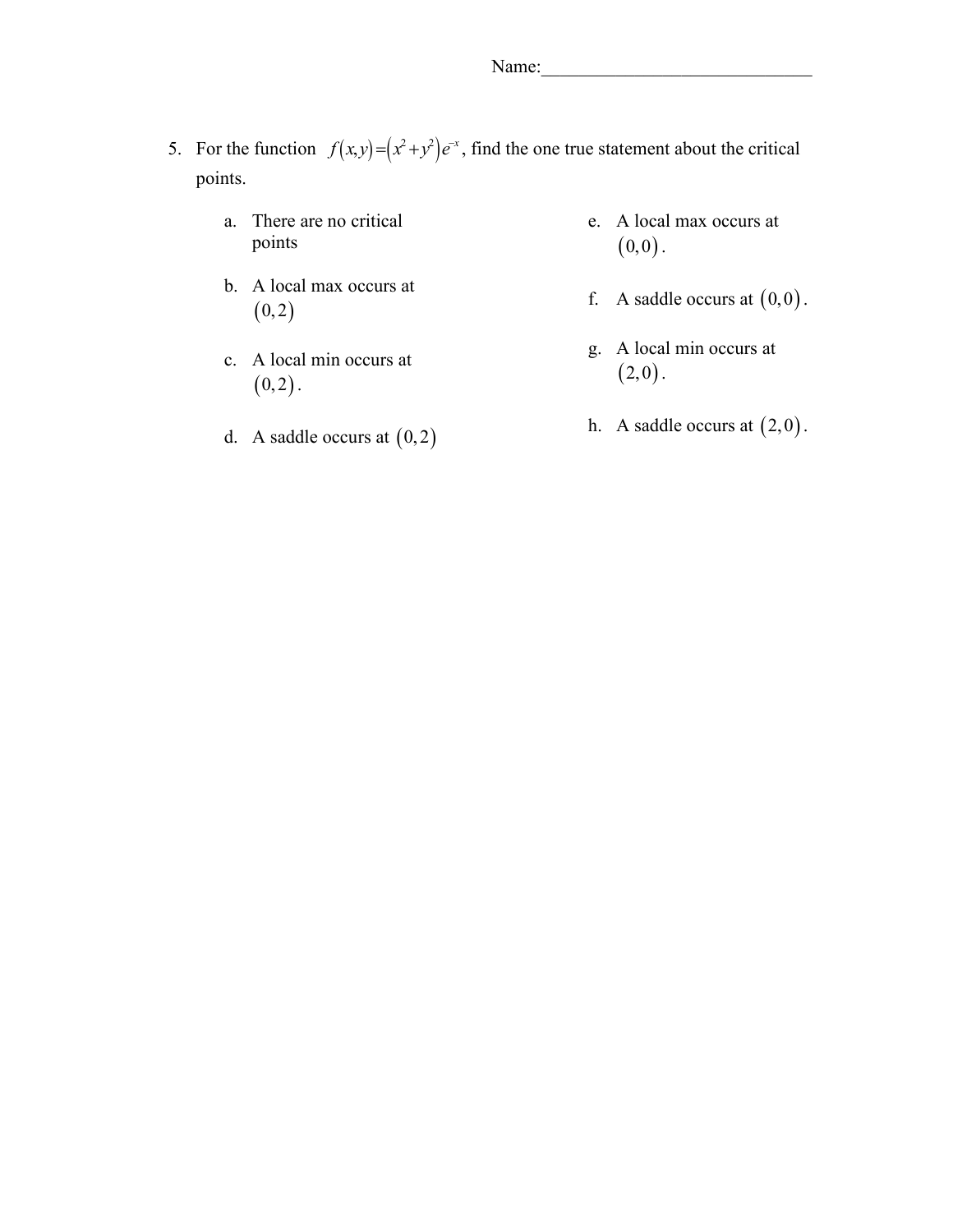6. A committee consists of 4 men and 6 women. A subcommittee of 3 members is chosen at random. What is the probability that the number of women is larger than the number of men in the subcommittee?

| a. $1/8$ | e. $1/2$ |
|----------|----------|
|          |          |

- b.  $1/4$ f.  $5/8$
- c.  $3/8$  $g. \quad 2/3$
- d.  $1/3$ h.  $3/4$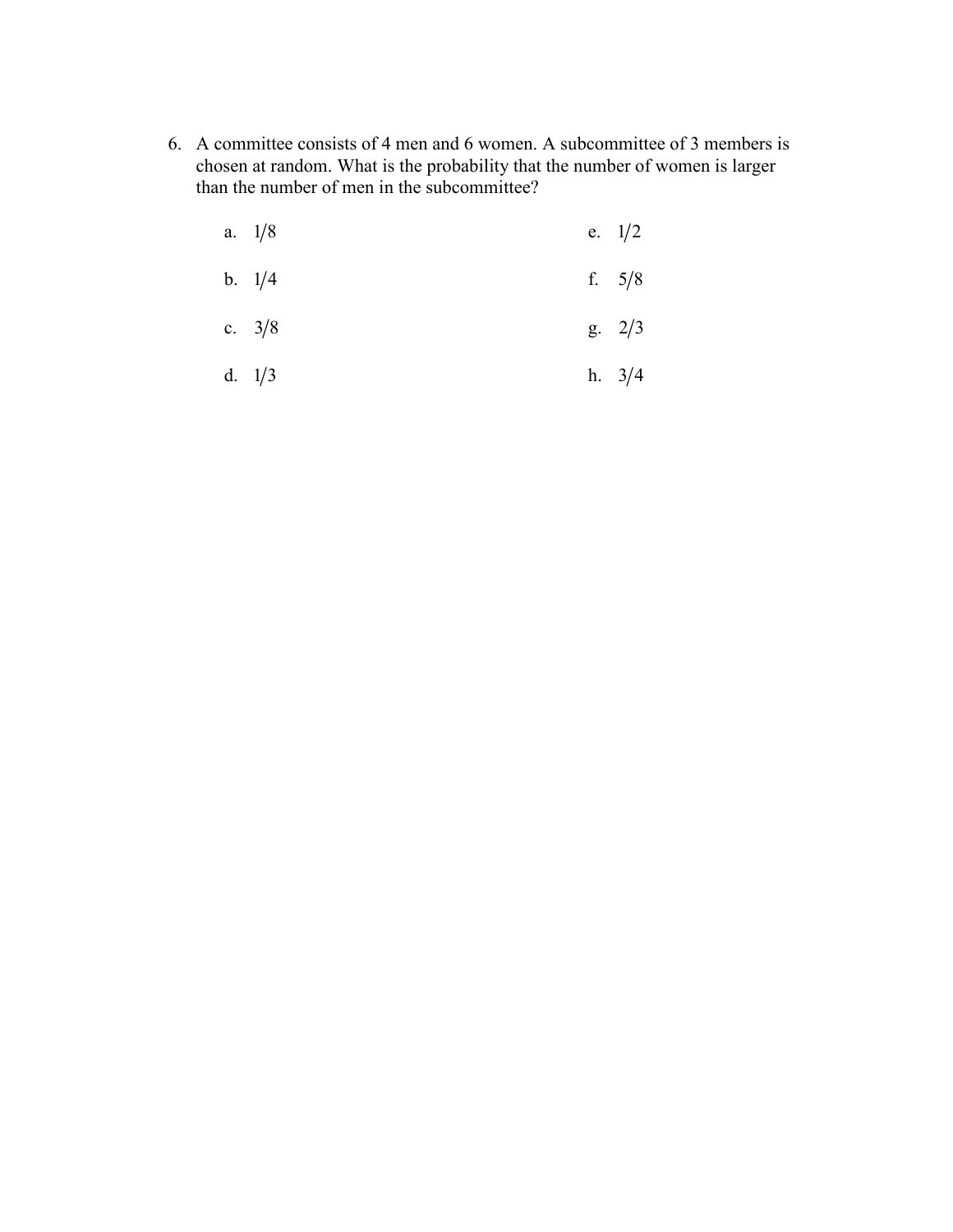Name:

7. In an urn there are 5 pink balls and 3 aqua balls. Three balls are chosen at one time and it is known that there are more pink than aqua balls chosen. What is the probability that no aqua balls are chosen?

| a. $5/28$ | e. $2/5$ |
|-----------|----------|
| b. $3/14$ | f. $1/2$ |
| c. $1/4$  | g. 5/8   |

d.  $1/3$ h.  $3/5$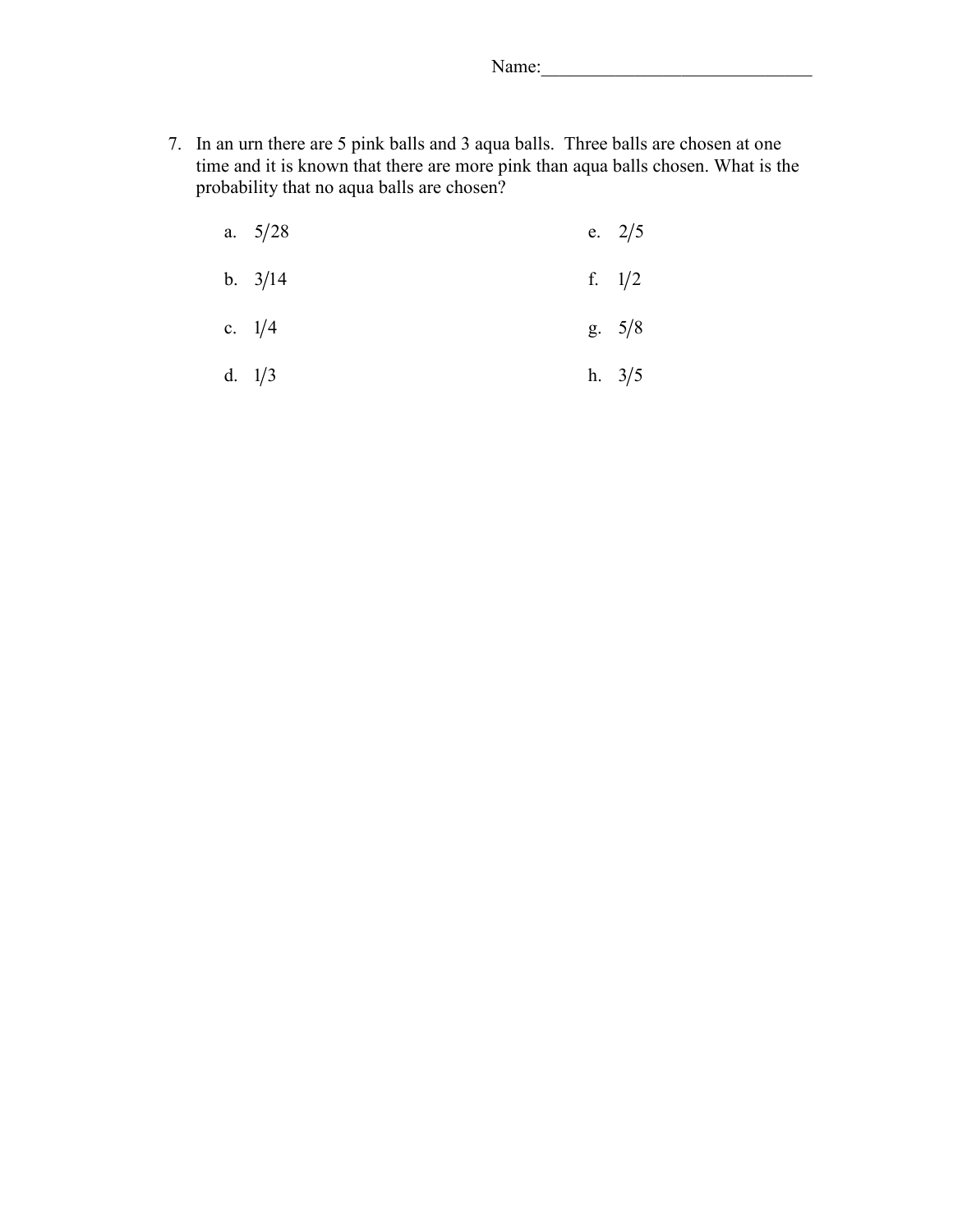8. There are 6 coins in a wallet. One coin is weighted so that the probability of heads is  $1/4$ . Two coins are fair, i.e. the probability of heads is  $1/2$ . Finally, three coins are weighted so that the probability of heads is  $3/4$ . At coin is drawn at random and tossed. Given that the result is tails, what is the probability that a fair coin was chosen?

| a. $1/5$ | e. $1/2$       |
|----------|----------------|
| b. $1/4$ | f. $3/5$       |
| c. $1/3$ | $g. \quad 2/3$ |
| d. $2/5$ | h. $3/4$       |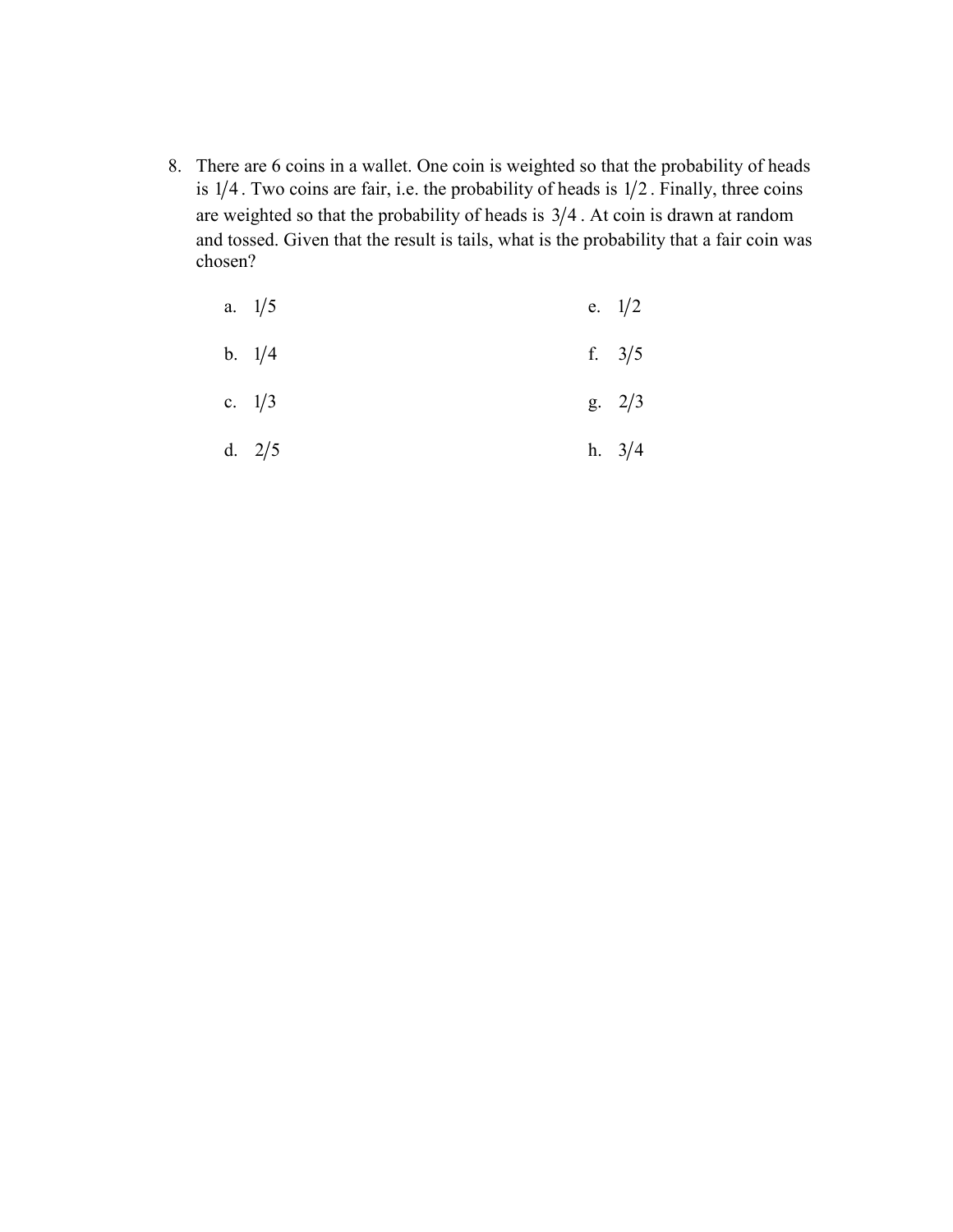9. A random variable X has a p.d.f. of  $f(x) = \begin{cases} c - 2x & \text{for } 0 \le x \le 1 \\ 0 & \text{otherwise} \end{cases}$ . 0 otherwise  $f(x) = \begin{cases} c - 2x & \text{for } 0 \leq x \leq 0 \\ 0 & \text{otherwise} \end{cases}$  $\overline{\mathcal{L}}$ . Compute the variance of  $X$ , i.e.  $Var(X)$ . (Hint: you will have to find c first.)

| a. $1/18$ |      | e. $1/20$      |
|-----------|------|----------------|
| b. $1/24$ |      | f. $1/3$       |
| c. $1/9$  |      | $g. \quad 1/2$ |
| d. $5/24$ | h. 1 |                |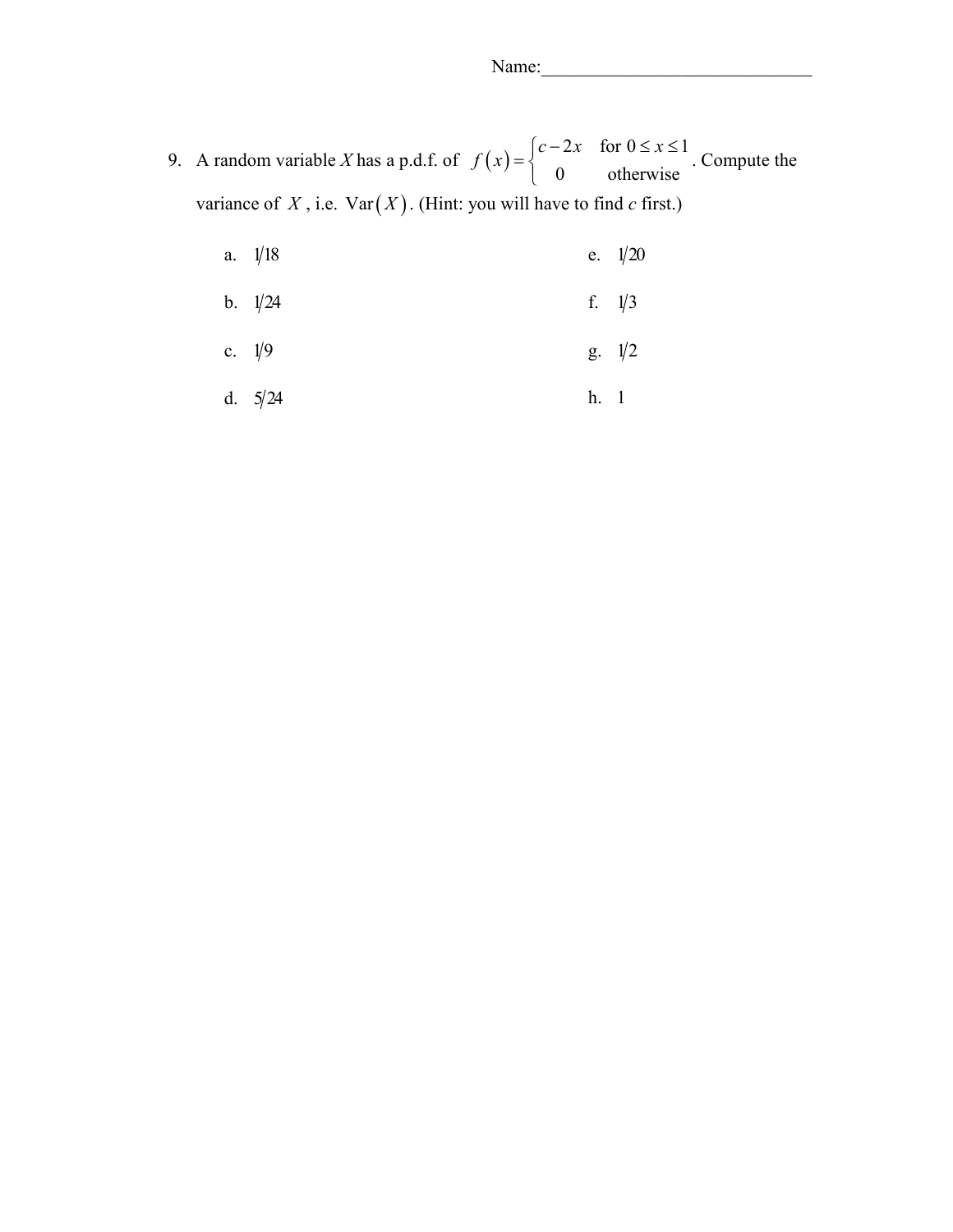10. In a lottery, 6 "winning" numbers are drawn from the numbers 1-36. Each completed lottery ticket contains 6 different numbers between 1 and 36. What is the expected number of "winning" numbers on any one ticket?

| a. $1/36$ |      | e. $5/6$ |
|-----------|------|----------|
| b. $1/6$  | f. 1 |          |
| c. $1/3$  | g. 2 |          |
| d. $1/2$  | h. 6 |          |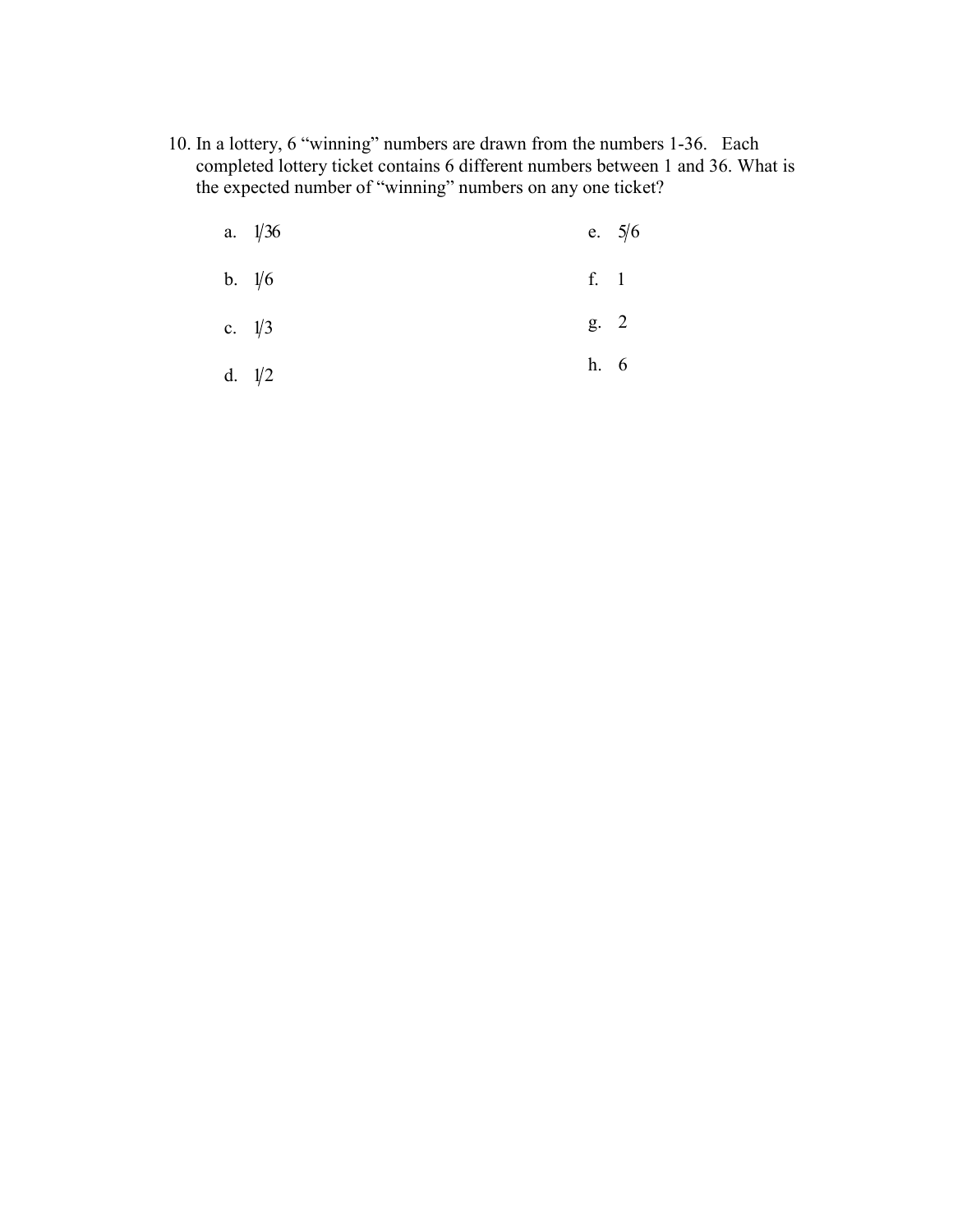11. For random variables  $X$  and  $Y$  with joint probability density function

$$
f(x, y) = \begin{cases} 2xe^{-y} & \text{for } 0 < x < 1, y > 0 \\ 0 & \text{otherwise} \end{cases}
$$

find the probability that  $Y > X$ .

a. 
$$
1-(1/e)
$$
 e.  $3-(2/e)$ 

b. 
$$
2-(4/e)
$$
 f.  $2-(3/e)$ 

c. 
$$
1-(2/e^2)
$$
 g.  $2/e$ 

d. 
$$
e-2
$$
 h.  $4/e$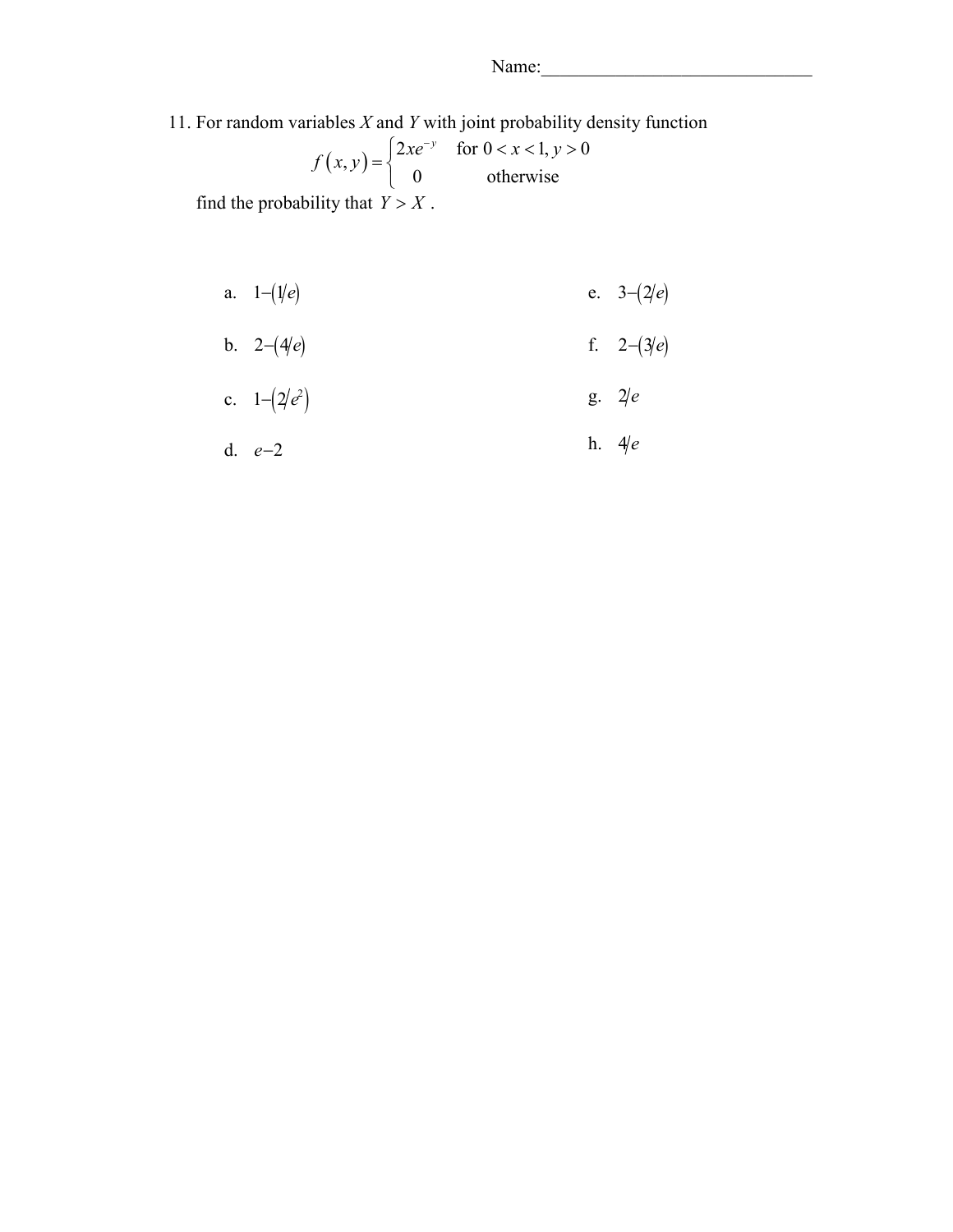12. A large number of exams are approximately normally distributed with mean  $\mu$  = 80 and standard deviation  $\sigma$  = 10. Twenty-five exams are chosen at random. Using the very short table below, which of the following is closest to the probability that the average of these exams is greater than 83?

| a. 0.01 | d. 0.62   |
|---------|-----------|
| b. 0.07 | e. $0.93$ |

c. 0.38 f. 0.99

Values in the table are approximations of  $\phi(z) = Pr(Z < z)$ 

| Z                         | $\phi(z)$ | $\overline{z}$    | $\phi(z)$ | $\overline{z}$ | $\phi(z)$ |
|---------------------------|-----------|-------------------|-----------|----------------|-----------|
| 0.0                       | 0.5000    | 1.0               | 0.8413    | 2.0            | 0.9772    |
| $\overline{\mathbf{0.1}}$ | 0.5398    | 1.1               | 0.8643    | 2.1            | 0.9821    |
| 0.2                       | 0.5793    | 1.2               | 0.8849    | 2.2            | 0.9861    |
| 0.3                       | 0.6179    | $\vert 1.3 \vert$ | 0.9032    | 2.3            | 0.9893    |
| 0.4                       | 0.6554    | 1.4               | 0.9192    | 2.4            | 0.9918    |
| 0.5                       | 0.6915    | 1.5               | 0.9332    | 2.5            | 0.9938    |
| 0.6                       | 0.7257    | 1.6               | 0.9452    | 2.6            | 0.9953    |
| 0.7                       | 0.7580    | 1.7               | 0.9554    | 2.7            | 0.9965    |
| 0.8                       | 0.7881    | 1.8               | 0.9641    | 2.8            | 0.9974    |
| 0.9                       | 0.8159    | 1.9               | 0.9713    | 2.9            | 0.9981    |
| 1.0                       | 0.8413    | 2.0               | 0.9772    | 3.0            | 0.9987    |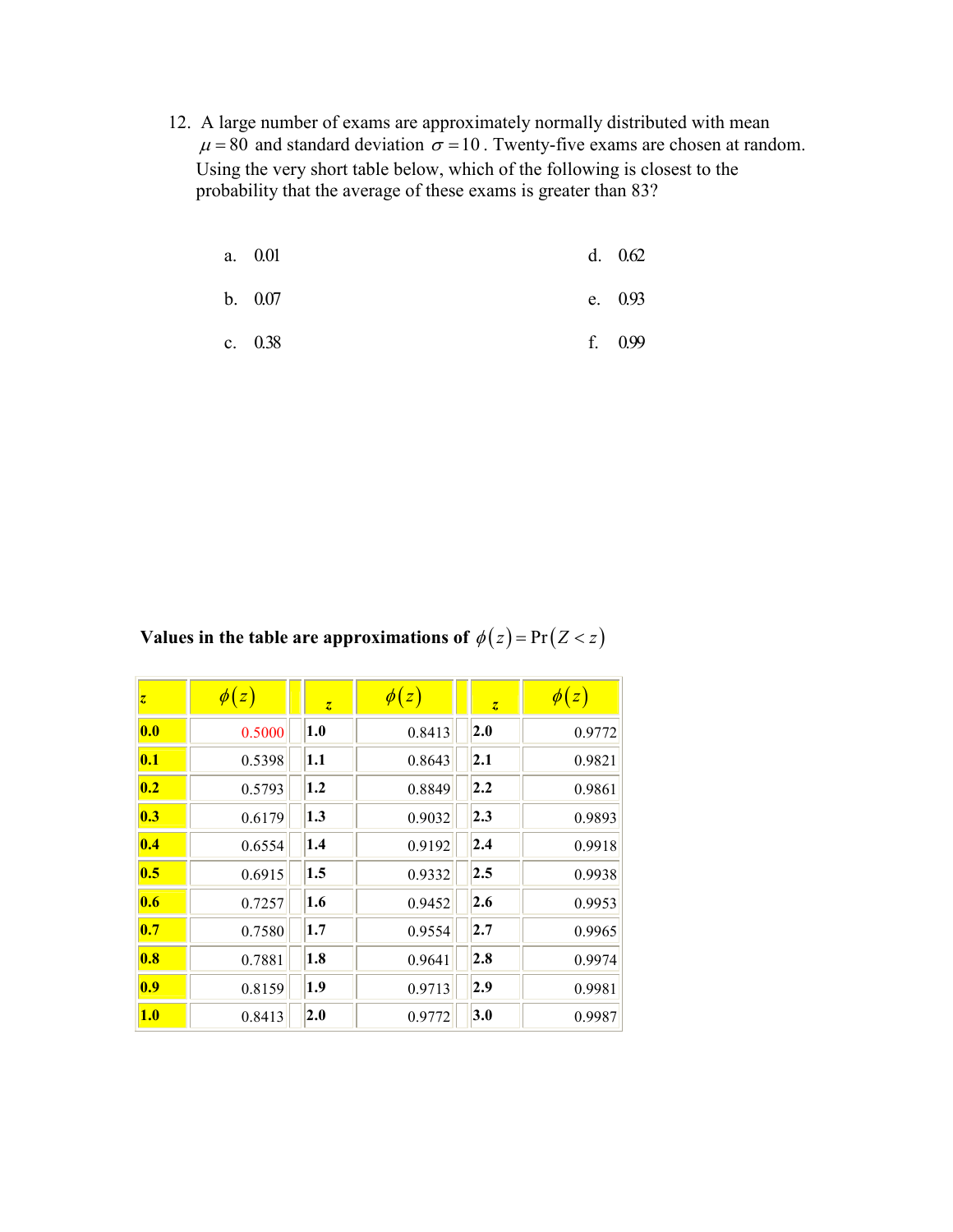Name:

13. A recently discovered elemement Su (from Super-Uranium) is so radioactive that its atom lives on average  $1/1,000$ <sup>th</sup> of a second. The scientists who discovered the first atom of Su were very lucky because the atom lived more than  $1/200$ <sup>th</sup> of a second. Given that the atom lived more than  $1/200$ <sup>th</sup>, what is the probability that the atom lived more than  $1/100$ <sup>th</sup> of a second? (Hint: use that the duration of an atom's life is distributed exponentially, i.e. its p.d.f. is  $\beta e^{-\beta t}$ .

| a. $\frac{e^{-5}}{1-e^{-5}}$         | e. $e^{-5}$                    |
|--------------------------------------|--------------------------------|
| b. $\frac{e^{-5}-e^{-10}}{1-e^{-5}}$ | f. $\frac{e^{-10}}{1-e^{-10}}$ |
| c. $\frac{1}{1-e^{-5}}$              | g. $e^{-5}-e^{-10}$            |
| d. $1-e^{-5}$                        | h. $1-e^{-10}$                 |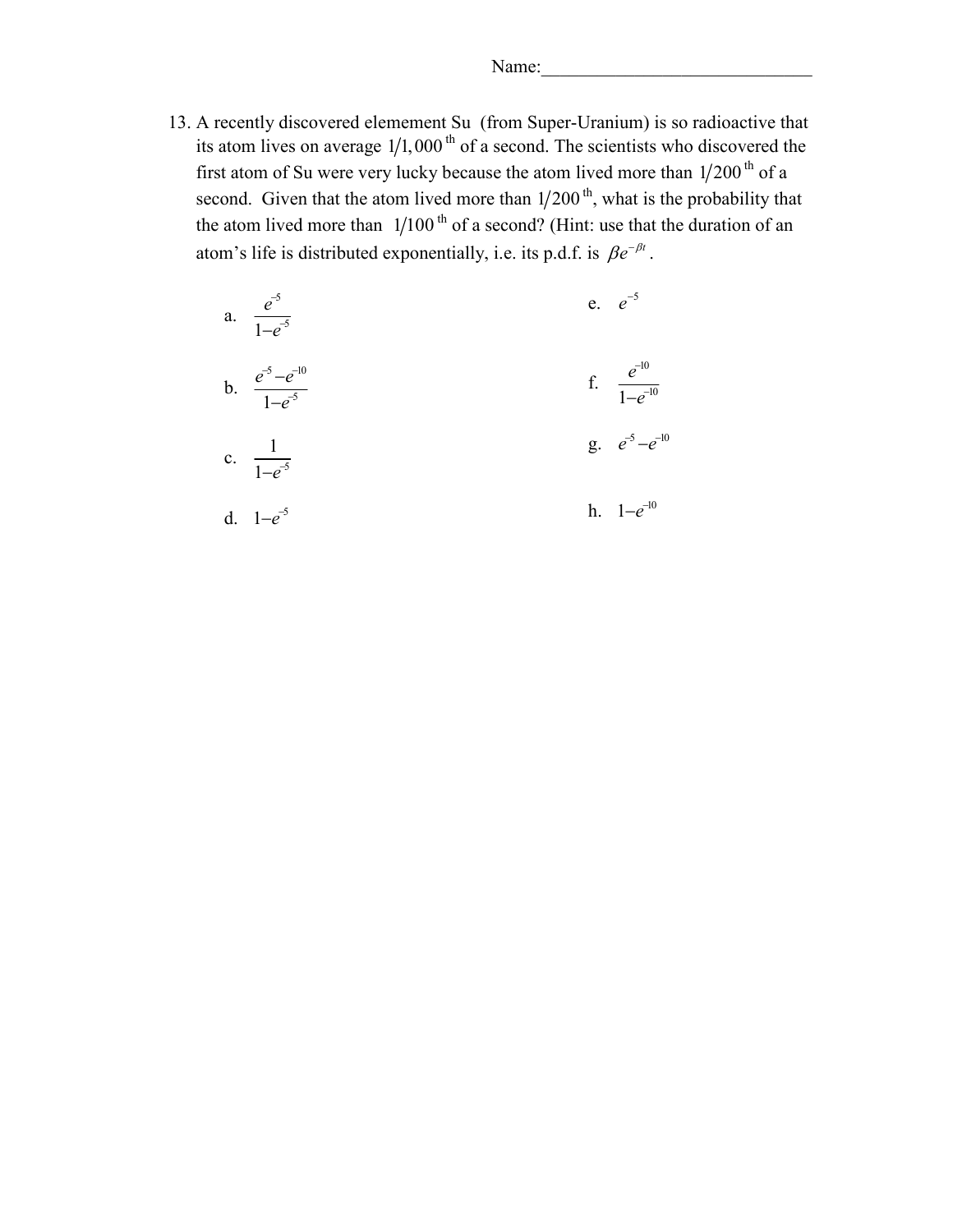- 14. To pass a level in the computer game "Survival" a player must go 5 minutes without making a fatal mistake. Assuming
	- a.  $1/36$ b.  $1/6$ c.  $1/3$ d.  $1/2$ e. 1 f. 2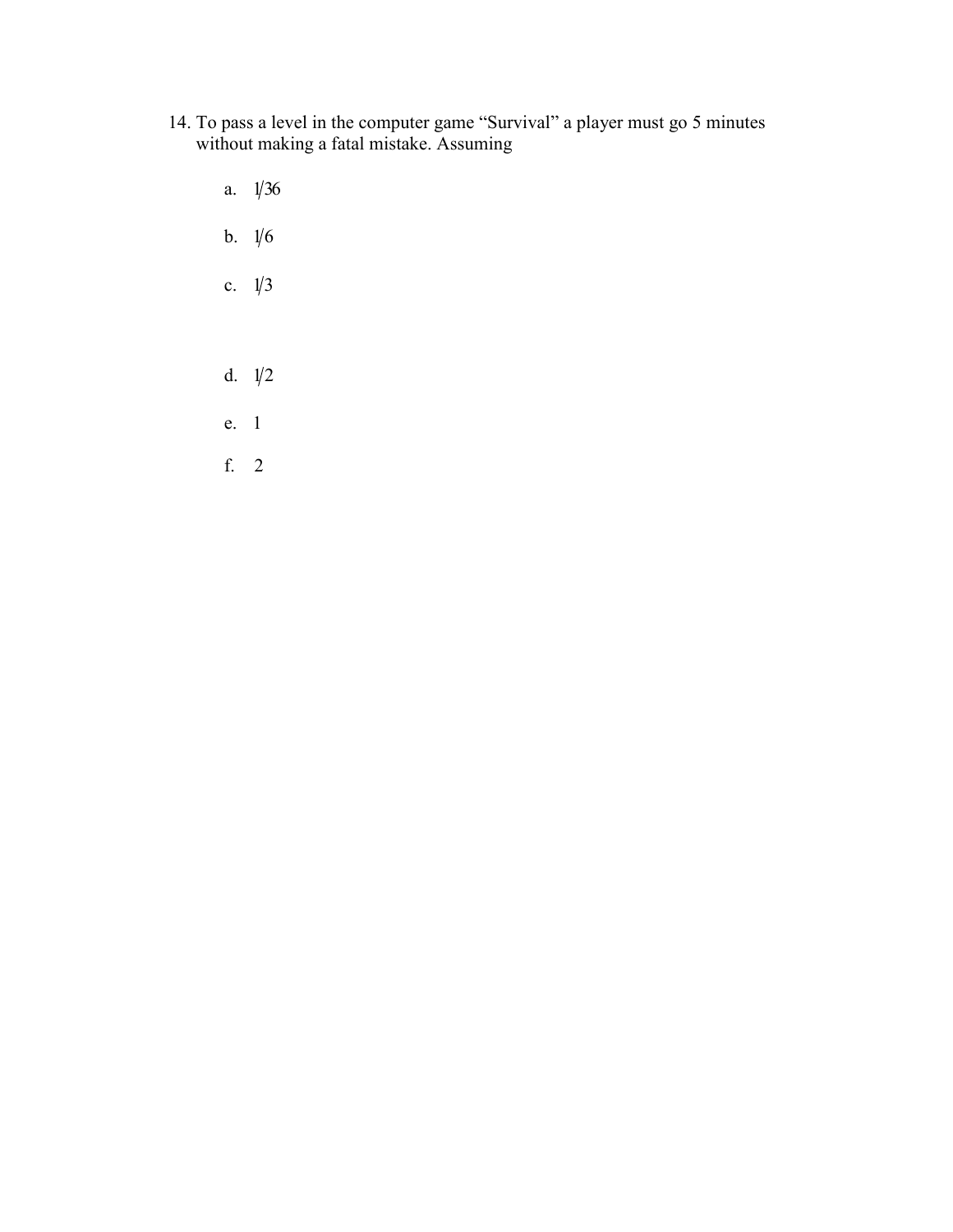- 15. In a lottery, 6 "winning" numbers are drawn from the numbers 1-36. Each completed lottery ticket contains 6 different numbers between 1 and 36. What is the expected number of "winning" numbers on any one ticket?
	- a.  $1/36$ b.  $1/6$ c.  $1/3$
	- d.  $1/2$
	- e. 1
	- f. 2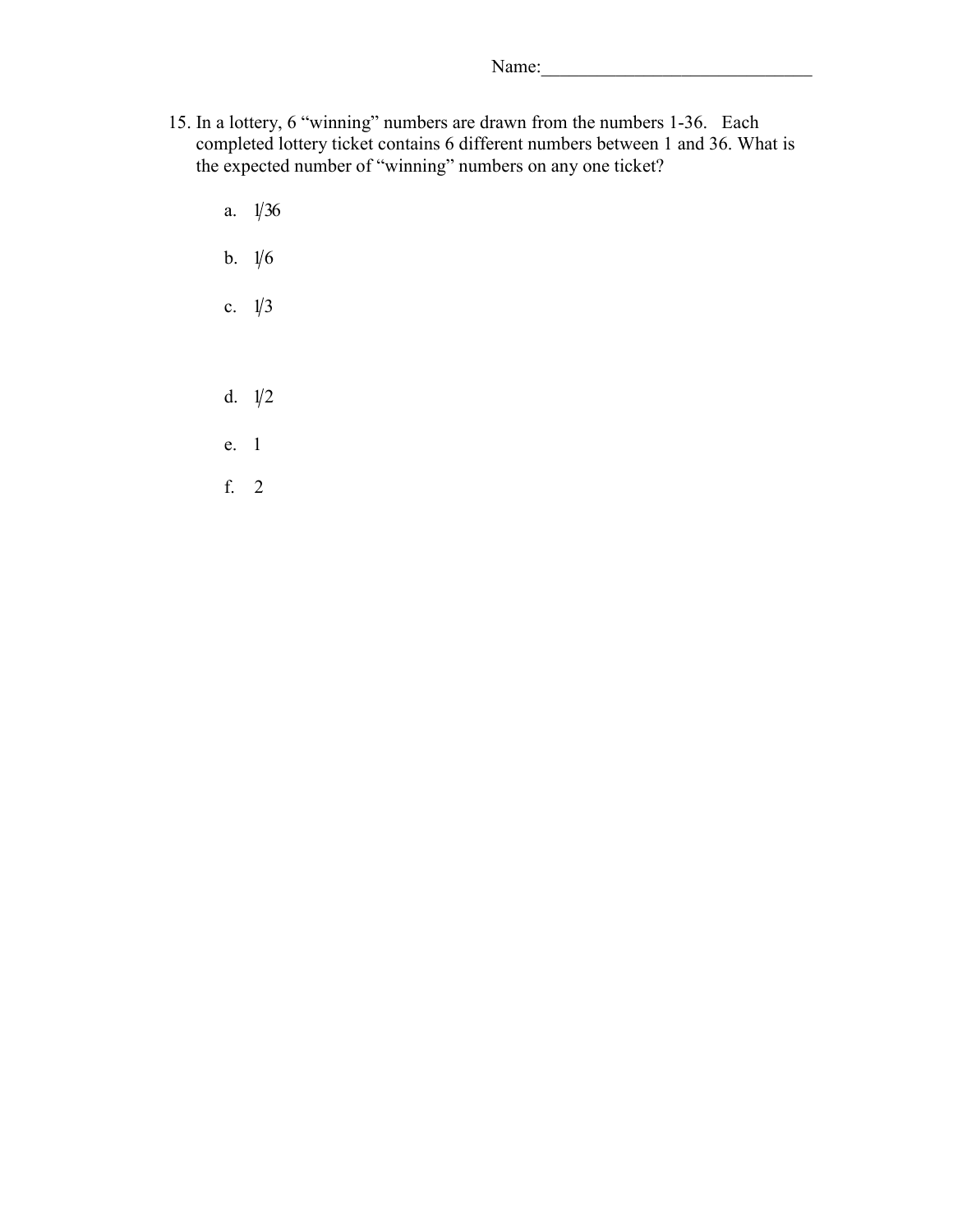- 16. In a lottery, 6 "winning" numbers are drawn from the numbers 1-36. Each completed lottery ticket contains 6 different numbers between 1 and 36. What is the expected number of "winning" numbers on any one ticket?
	- a.  $1/36$ b.  $1/6$
	-
	- c.  $1/3$
	- d.  $1/2$
	- e. 1
	- f. 2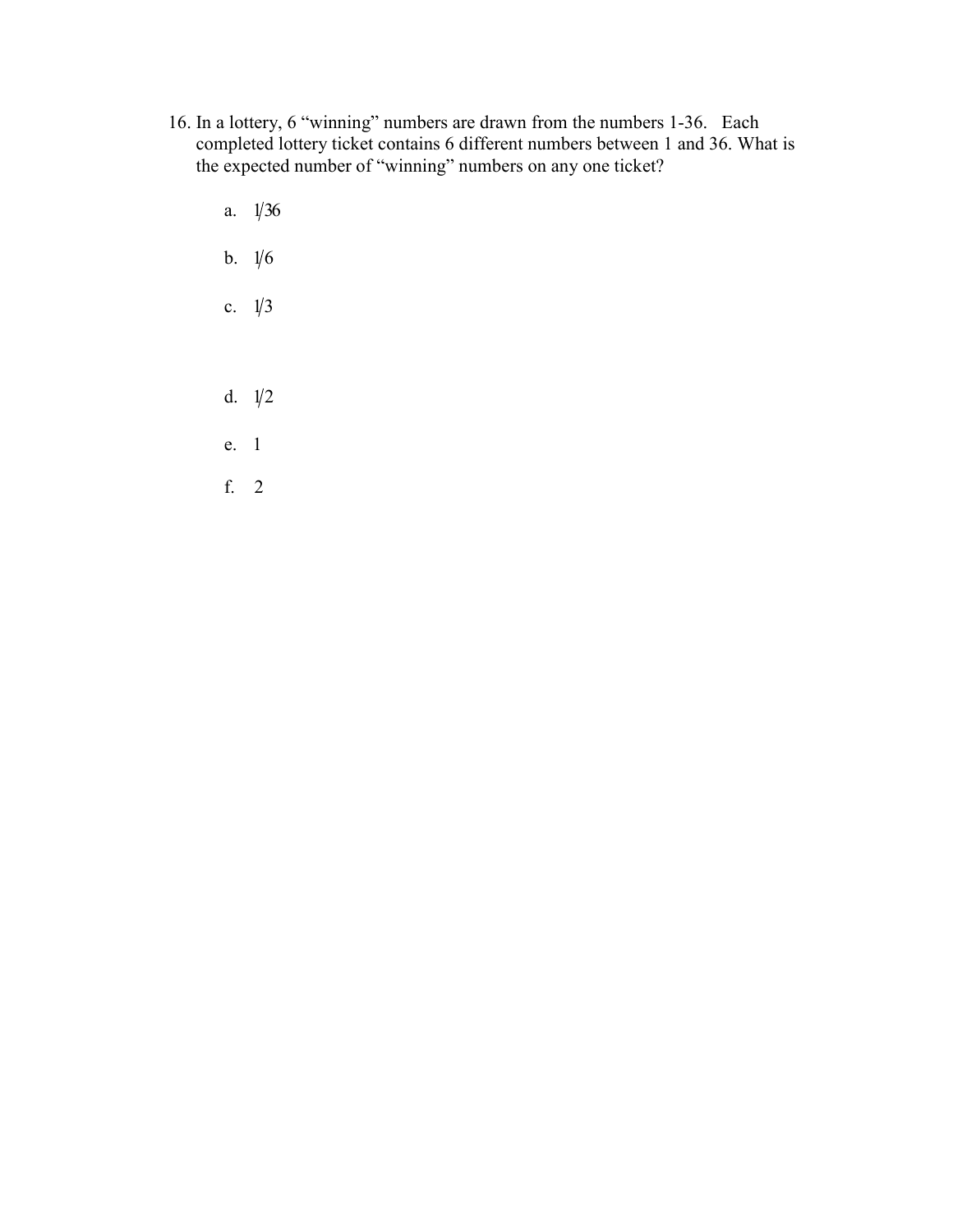- 17. In a lottery, 6 "winning" numbers are drawn from the numbers 1-36. Each completed lottery ticket contains 6 different numbers between 1 and 36. What is the expected number of "winning" numbers on any one ticket?
	- a.  $1/36$ b.  $1/6$ c.  $1/3$
	- d.  $1/2$
	- e. 1
	- f. 2